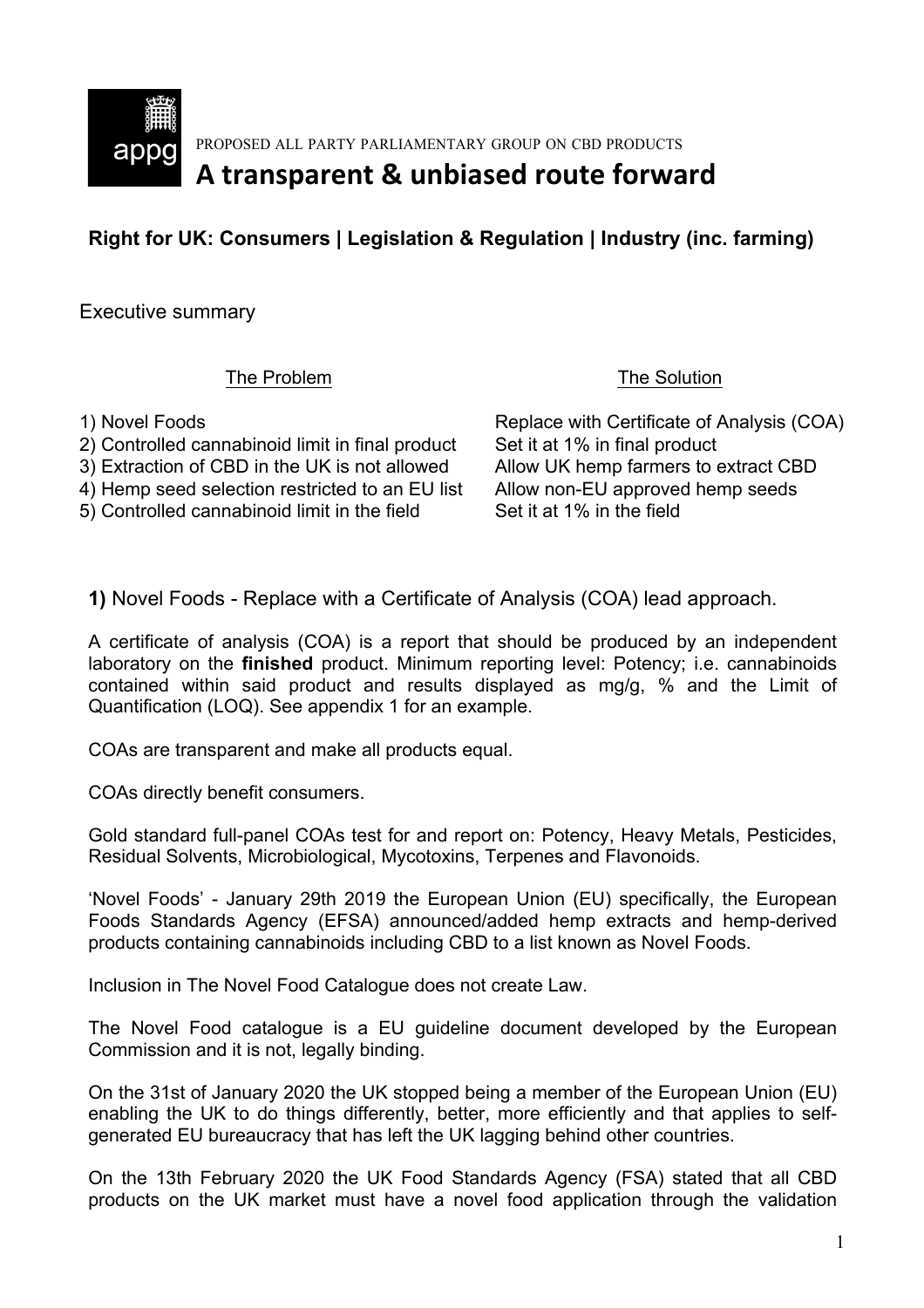phase of the review process before 31 March 2021.

The FSA chose to inherit this costly and counterproductive approach from the EU rather than build upon post-Brexit freedoms most likely due to a lack of experience and understanding of the hemp farming industry as a whole and CBD products.

A novel food application involves the creation of a **very large dossier** of complex and costly information that **serves no benefit to the end consumer** and is a process that is flawed from the outset:

- 1) **No English, Welsh, Scottish or Northern Ireland farmer** can grow hemp for the production of CBD products unless they have spent circa £20-30 million and 2-5 years building a secure production facility that has the correct Home Office licenses in place **to produce a 'sample'!** which can be tested and then included in a novel food dossier application that could then take 12-24 months to be assessed. **As it stands today, 99.9% of all hemp CBD products purchased by UK consumers - that's a +£690m p.a. industry - is imported from either, the EU, America, Switzerland, Israel and China sources/grown hemp; there is and there will be no domestic farming and production for hemp CBD products in the UK**.
- 2) **Anti-competitive**. Novel Food Primary Dossier applications are initially required and only large multi-national corporations have the capital, resource, infrastructure and scale to submit these to the FSA. **This approach significantly limits, controls and monopolises the supply**; many excellent international small hemp farmers, hemp CBD produces are now excluded and **there is absolutely no possibility of the creation, the innovation of a UK hemp CBD product industry**; think UK artisan bread, chocolate producers, small batch regional wine producers, craft beer producers this could be applied to CBD oil producers, CBD product producers, hemp farmers.
- 3) No transparency, governance, accountability, regulatory oversight including auditing of the process, appeals process with independent adjudication that is fair, open and consistent.
- 4) No benefit to the environment. With the majority of hemp CBD products being imported, there is no benefit to CO2 emissions. Hemp grown in the UK could significantly support the Governments decarbonisation plan - hemp absorbs more CO2 than any other plant, up to 15 tonnes per hectare.
- 5) Completely disproportionate approach that is not in the public interest. Novel Food dossiers are made up of:
	- a. Dossier: Primary: 180 pages, appendices: 300 pages, drafted by a team of 2-4 specialists including; academics, researches, scientists, product & production specialists with on going support and funding required.
	- b. Cost: Primary dossier: between £350k & £1m secondary dossier: £10k-£30k
	- c. Should include (per hemp ingredient):
		- i. Preamble: company, products, examples
		- ii. Applicant
		- iii. Characterisation of the novel food, technical & scientific data
			- 1. Key dates
			- 2. Legal position of products
			- 3. Safety
			- 4. Products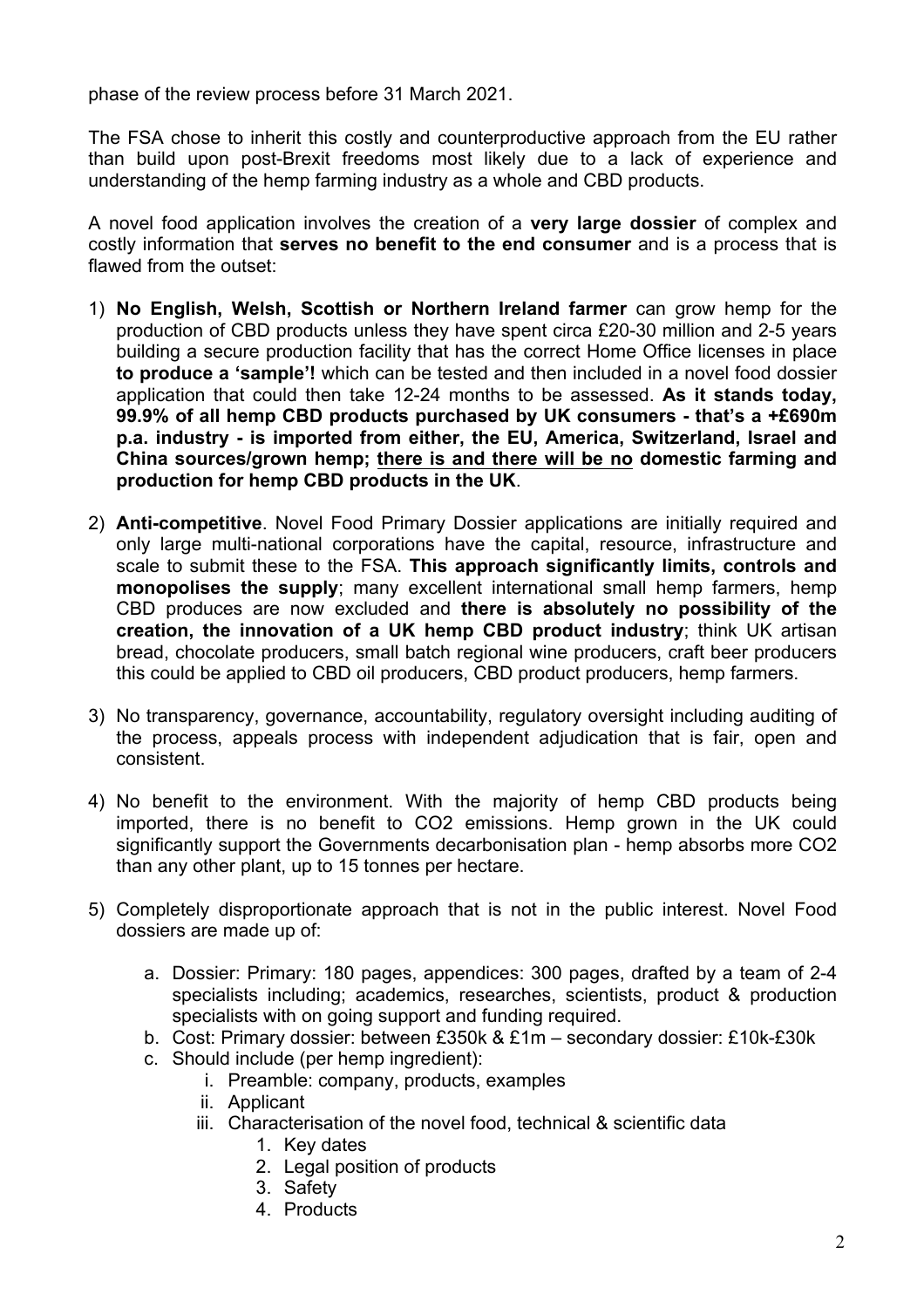- 5. Production process
- 6. Compositional data, cannabinoid profile
- 7. Pathogenic microbiology
- 8. Stability
- 9. Specifications
- iv. History of use (written by an academic; duplication across all applications)
- v. Proposed uses, use levels and anticipated intake
- vi. Target population
- vii. Absorption, distribution, metabolism and excretion (inc. scientific studies)
- viii. Nutritional information
- ix. Toxicological information: Genotoxicity and Sub-chronic toxicity (rat study), Hepatotoxicity, Immunotoxicity. 90-day toxicity data that can cost between £300k & £1m
- x. Allergenicity
- xi. Conclusion
- 6) The premise of the Novel Food application process is safety however a COA achieves this incredibly efficiently and is a direct benefit for consumers.
- 7) For the avoidance of doubt, the majority of CBD products are made from natural CBD obtained from the hemp plant. Synthetic CBD products are made using chemical or biological processes in a lab, such as using yeast, and should be labelled accordingly.

**2)** Controlled cannabinoid limit in final product - Set it at 1%

Any cannabinoid that is a cannabi**nol** derivative is currently illegal in the UK.

At present there are twelve cannabinoids classified as controlled substances, simplified as THC, CBN & THCV.

#### The 1mg rule

Regulation 2 (Interpretation) of the The Misuse of Drugs Regulations 2001 (MDR) provides that some products may, in limited circumstances, be considered 'exempt' from control, notwithstanding their 'controlled drug' content.

The regulation<sup>1</sup> sets out:

An "exempt product" means a preparation or other product consisting of one or more component parts, any of which contains a controlled drug, where

a) the preparation or other product is not designed for administration of the controlled drug to a human being or animal;

b) the controlled drug in any component part is packaged in such a form, or in combination with other active or inert substances in such a manner, that it cannot be recovered by readily applicable means or in a yield which constitutes a risk to health; and

c) no one component part of the product or preparation **contains more than one** 

 <sup>1</sup> https://www.legislation.gov.uk/uksi/2001/3998/regulation/2/made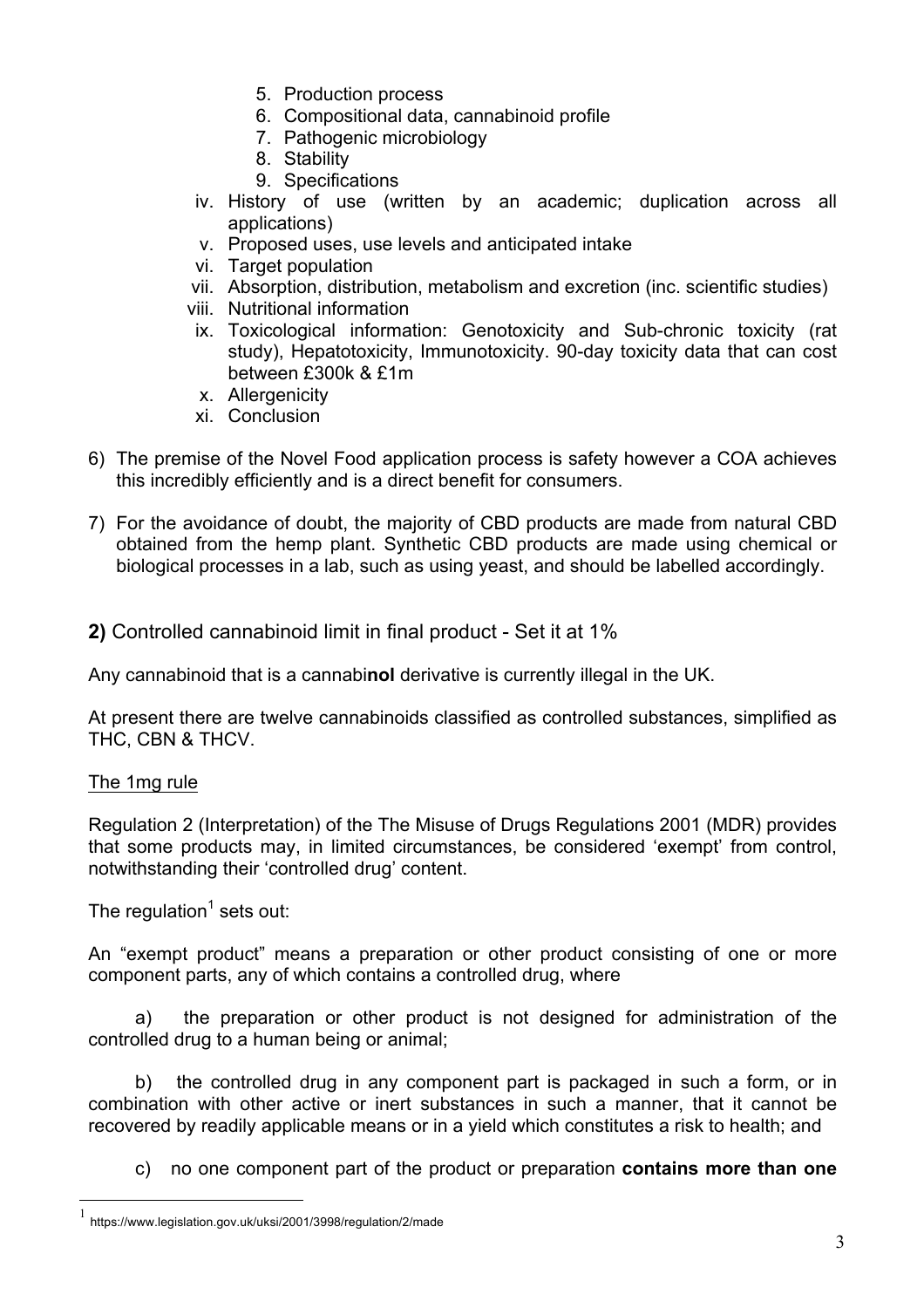#### **milligram of the controlled drug**

Example. A 10ml bottle of CBD oil should not contain more than 1mg total of the controlled cannabinoid. This is expressed as a percentage of 0.01% on a COA. Limit of Quantification (LoQ) is important to ensure that the lowest concentration of a cannabinoid can be determined.

If a COA only has a LoQ of 0.05%, controlled cannabinoids could be displayed as nondetect when in fact they are present.

Anecdotally, it is widely acknowledged that hemp seed oil (available in supermarkets) contains controlled cannabinoids and significantly more than 1mg.

January 2021 Kit Malthouse MP - Minister of State for Crime and Policing - wrote to Professor Owen Bowden-Jones Chair, Advisory Council on the Misuse of Drugs (ACMD) stating:

- a) Government wishes to explore the possibility of creating a specific exemption in the Misuse of Drugs Regulations 2001 ('the 2001 Regulations') for CBD products which contain no more than a 'defined trace' percentage of controlled cannabinoids.
- b) The 'defined trace' will be determined following further scientific testing advice.
- c) The AMCD to advise on the ''maximum dose for any non-negligible effect for controlled cannabinoids''.

So, the amendment of the regulations for CBD products is underway however and the updating of the limit of controlled cannabinoids is yet to be set.

The ACMD/ Professor Owen Bowden-Jones has yet to advise.

Switzerland has set the THC/controlled cannabinoid limit at 1% for CBD products.

Australia has set the THC/controlled cannabinoid limit at 1% for CBD products.

US hemp farmers expect the THC/controlled cannabinoid limit to be raised from 0.3%>1%

The European Industrial Hemp Association (EIHA 2017) proposed, after an extensive review of the literature on the topic of THC consumption and effects, a Lowest Observed Effect Level (LOEL) of 2.5mg of THC intake per person twice daily (Sarmento et al. 2015). A total daily intake of 5 mg THC (2 x 2.5 mg) results in a LOEL of 0.07 mg THC/kg body weight (BW) per day assuming a body weight of 70kg.

Based on a 10ml bottle of CBD oil containing 1% THC (100mg) with an average of 40 servings (0.25ml) per bottle = 2.5mg of THC per serving being consumed.

**3)** Extraction of CBD - Allow UK hemp farmers to extract the CBD

When a hemp crop is ready for harvesting, a UK farmer may process the plant for seed and fibre/stalk only. The flowering tops - where the CBD is pressed/extracted from the trichomes - **must be destroyed**.

It is crucial that the Government reforms Home Office licenses in order for UK hemp farmers to extract CBD from the hemp plant.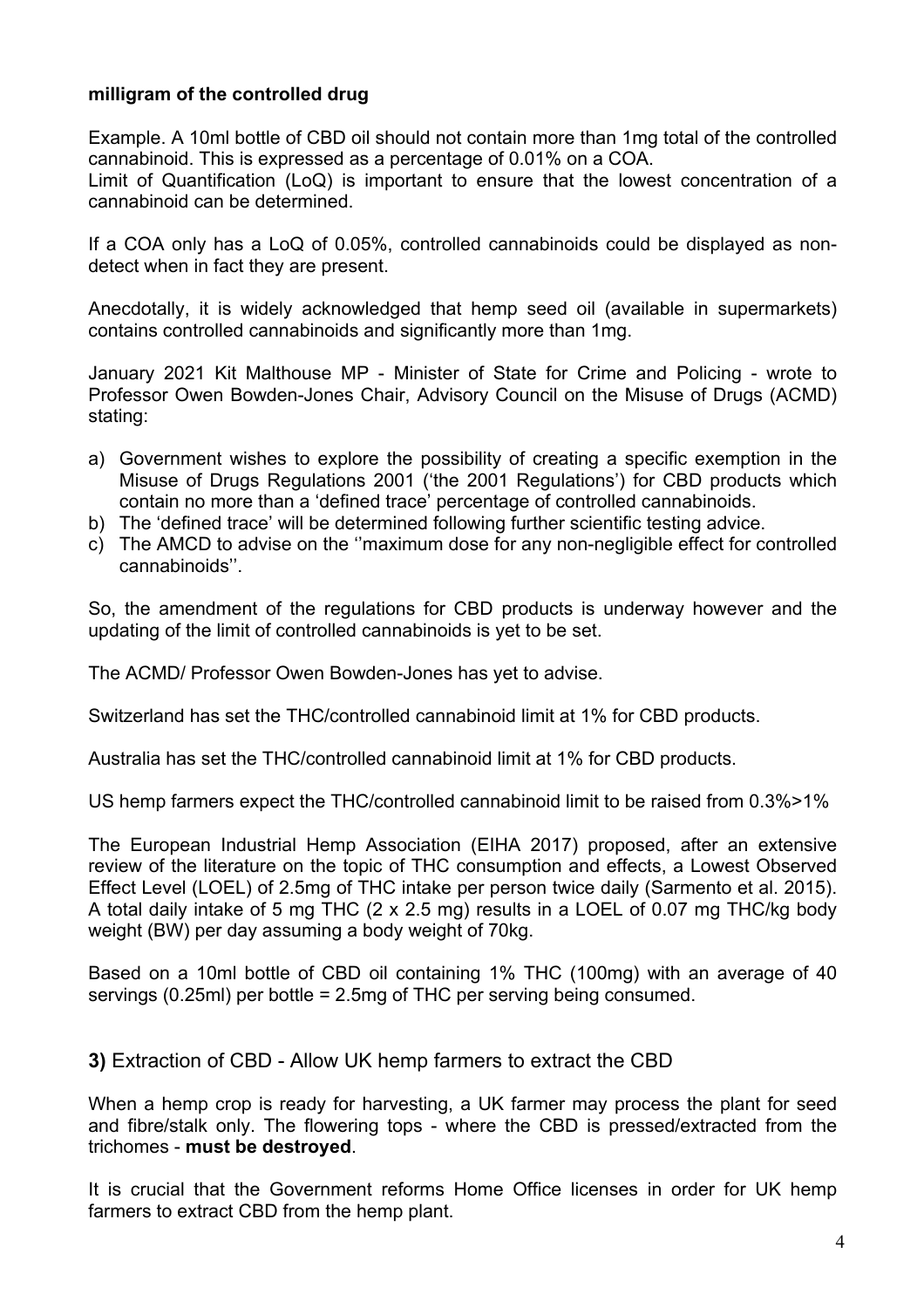**4)** Hemp seed selection - Allow non-EU approved hemp seeds

The Home Office provides licenses for the cultivation of hemp, defined as cannabis plants with a low level of tetrahydrocannabinol (THC).

UK farmers can grow hemp under license.

The variety of hemp that can be grown must come from an **approved EU** certified seed that will produce a plant with less than 0.2% THC.

There are 81 EU certified seed varieties available for famers to choose from **however none are ideal for the UK climate**.

**5)** Controlled cannabinoid limit in the field - Set it at 1%

Hotter temperatures and drought conditions naturally increase THC concentration in all hemp varieties.

The UK is stuck at 0.2% THC (dry weight) for hemp and still restricted to certified EU varieties.

If a hemp crop tests over the allowed legal dry-weight limit then **it has to be destroyed**.

All ten Scottish farms growing hemp (Finola seed variety) is often tested over the 0.2% THC limit and **therefore has to be destroyed**.

Switzerland is already at 1%, setting the THC limit for industrial hemp at 1% in 2011<sup>2</sup>

Italy raised the limit to 0.6% so that Italian farmers were not breaking the regulations and that law enforcement didn't have to take a 'blind eye' approach with selective discriminatory enforcement because THC levels of 0.2% were rarely achieved.

World Health Organization (WHO) expert committee on drug dependence identify and acknowledge 1%<sup>3</sup>. Hemp plants grown for fibre or oil, of limited intoxicant ability, Δ9-THC usually comprising less than 0.3% (dry weight) of upper third of flowering plants (sometimes up to 1%).

Australia has already made the amendment to 1%. Industrial Hemp Amendment Bill<sup>4</sup> 2018 initiated the amendment of the Industrial Hemp Act 2004 to increase the permitted level of tetrahydrocannabinol (THC) in industrial hemp to no more than 1%.

Hemp farmers in America expect the THC limit to be raised to 1% due to hemp crops testing over the 0.3% limit.

The EU has raised (Oct. 2020) the THC limit in hemp from 0.2% to 0.3% but hemp farmers in the EU are still restricted to certified EU varieties. The limit was 0.5% in 1984.Appendix:

 $2$  https://hemptoday.net/switzerland-moves-to-allow-production-marketing-of-planting-seeds/

<sup>3&</sup>lt;br>2.5.1 https://www.who.int/medicines/access/controlled-substances/Cannabis-and-cannabis-resin.pdf

<sup>4</sup> https://www.parliament.wa.gov.au/parliament/bills.nsf/BillProgressPopup?openForm&ParentUNID=765A8A8EEADCCBEF4825826C001824A7